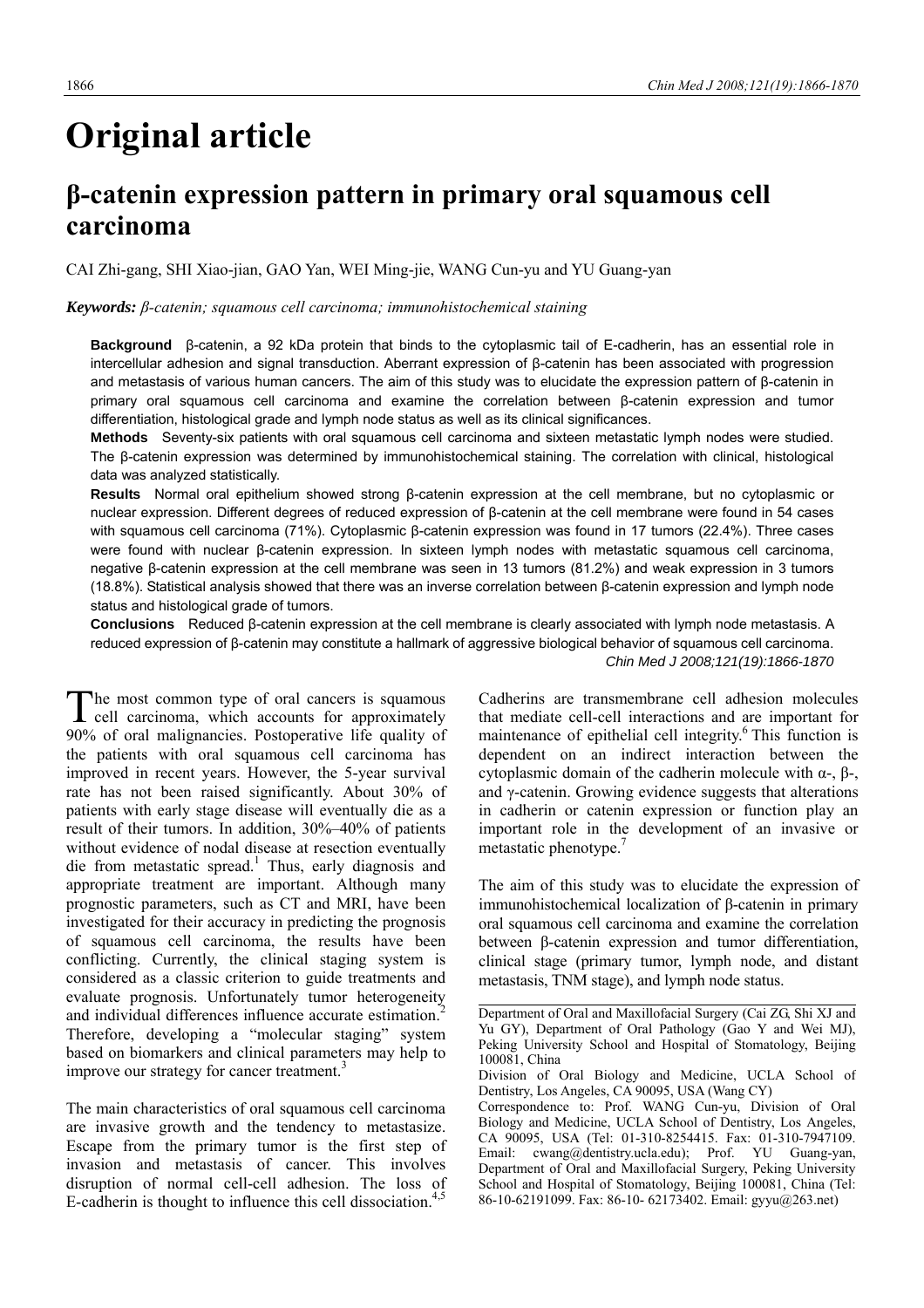#### **METHODS**

Seventy-six cases of oral squamous cell carcinoma were selected from the Department of Oral Pathology, Peking University School of Stomatology. There were 47 male and 29 female patients, mean age 62 years. Clinical data were retrieved from the register of medical records of Department of Oral and Maxillofacial Surgery, including age, gender, location, TNM stage, histopathological grade, and lymph node status of the tumors. Clinical stage was assigned using the TNM classification of the International Union Against Cancer (UICC). There were 14, 27, 22, and 13 cases for T1, T2, T3, and T4, respectively. The histological grade of tumors was evaluated on the basis of the World Health Organization (WHO) criteria. There were 34 cases classified as grade I, 31 cases as grade II and 11 cases as grade III. The locations of the tumor are shown in Table 1. All patients with radiotherapy or chemotherapy before operation were excluded from this study. Sixteen lymph nodes with squamous cell carcinoma metastasis were also studied in this research. The pertinent data on the patients are summarized in Table 1.

| Clinical and pathological data | Patients $(n)$          |
|--------------------------------|-------------------------|
| Number of patients             | 76                      |
| T category                     |                         |
| T1                             | 14                      |
| T <sub>2</sub>                 | 27                      |
| T <sub>3</sub>                 | 22                      |
| T <sub>4</sub>                 | 13                      |
| TNM stage                      |                         |
| Stage I                        | 12                      |
| Stage II                       | 24                      |
| Stage III                      | 24                      |
| Stage IV                       | 16                      |
| Histological grade             |                         |
| Grade I                        | 34                      |
| Grade II                       | 31                      |
| Grade III                      | 11                      |
| Lymph node metastasis          |                         |
| Yes                            | 44                      |
| N <sub>0</sub>                 | 32                      |
| Location of the tumors         |                         |
| Tongue                         | 24                      |
| Floor                          | 16                      |
| Gingiva                        | 14                      |
| Buccal                         | 11                      |
| Lip                            | $\overline{4}$          |
| Hard palate                    | 3                       |
| Maxillary sinus                | $\overline{\mathbf{c}}$ |
| Mandible                       | $\overline{2}$          |

#### **Immunohistochemistry**

The paraffin sections of 5  $\mu$ m were deparaffinized, rehydrated in graded alcohols and washed twice for 5 minutes with phosphate buffered saline (PBS; pH 7.2-7.4). Fresh 3% hydrogen peroxidase in methanol was used to remove endogenous peroxides activity for 10 minutes and washed 3 times with PBS. The sections were heated in a microwave oven in 0.1 mmol/L citrate buffer for two 5 minutes, washed with PBS after they were cold. After incubation with normal goat serum to block non-specific

binding, the tissue sections were incubated overnight at 4°C with a primary mouse monoclonal anti-β-catenin antibody (Transduction Laboratories, USA) at a dilution of 1: 500. After another washing step, the sections were treated with secondary antibody and streptavidin-biotin complex (SABC) for 20 minutes at room temperature. 3, 3-diaminobenzidine tetrahydrochloride (DAB) was used as chromogen. Finally, the samples were slightly counterstained with haematoxylin, dehydrated, cleared and mounted. In each staining batch, normal epithelium served as a positive control. In negative controls, primary antibody was omitted.

#### **Evaluation of staining**

The expression of β-catenin in cancer cells was compared with that of normal epithelial cells in the same sample. Tumors in which  $> 75\%$  of the cancer cells stained were considered strong stain. When between 25% and 75% positively stained, the tumor cells were considered to be weakly stained. The tumor cells that stained positively less than 25% or accompanied with cytoplasm or nuclear staining were considered to have negative staining. The original haematoxylin and eosin (HE) stained sections were reviewed and pathology grade classification I, II, and III were scored.

#### **Statistical analysis**

The chi-square and Fisher's exact tests, where appropriate, were used to analyze the statistical significance of the relationship between β-catenin expression pattern and the clinicopathological variables. Multivariate analysis was done using the Logistic regression. SPSS 10.0 program package was used for statistical analysis. *P* value less than 0.05 was regarded as statistically significant.

#### **RESULTS**

#### **Expression of β-catenin in normal epithelium**

Normal epithelium showed strong β-catenin at the membrane and the intercellular junctions of the cells (Figure 1). Expression of these molecules was more marked in the prickle cell layer. The membranous staining in basal cells bounded in submucosa was not found. No cytoplasmic or nuclear staining of β-catenin was seen in normal epithelium.

#### **Expression of β-catenin in squamous cell carcinoma**

The reduced expression of β-catenin was found in 54 tumors (71%). Cytoplasmic β-catenin expression was seen in 14 tumors (18.4%). The nucleus staining (Figure 2) was rare and only 3 cases were seen in the total 76 cases. The cytoplasm and nuclear β-catenin expression was only seen in the tumors with poor differentiation (Figure 3). In well differentiated cancer nests, keratin pearls or keratinizing cells in the middle showed weak or negative β-catenin staining (Figure 4). However, negative β-catenin expression was also found in the edge of poor differentiated cancer nests (Figure 5). In sixteen lymph nodes with metastatic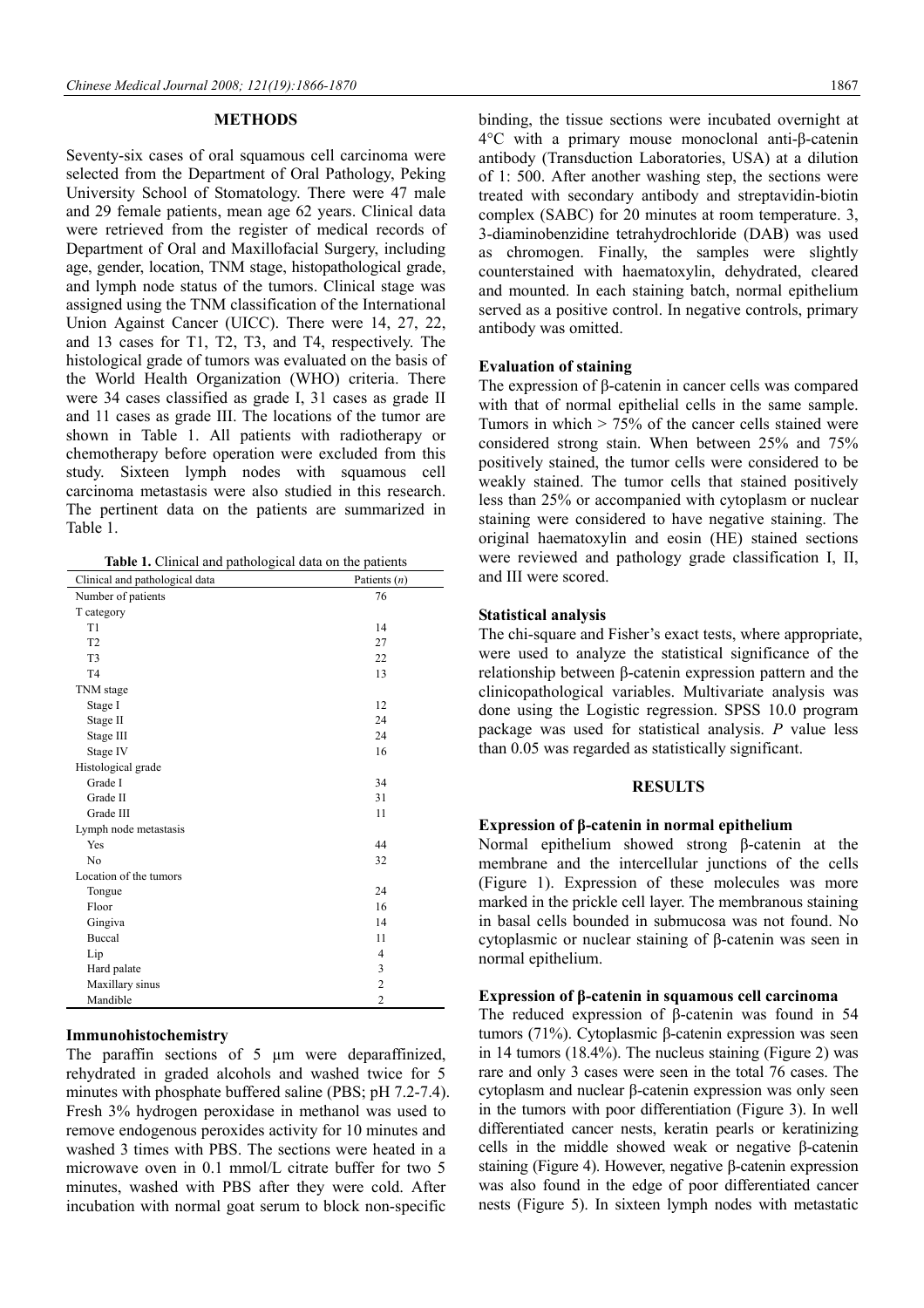2 5 ❻

**Figure 1.** Normal epithelium showed strong β-catenin expression at the membrane and the intercellular junctions of the cells (HE staining, original magnification  $\times$  100).

**Figure 2.** Well differentiated carcinoma, nuclear β-catenin expression (HE staining, original magnification × 200).

**Figure 3.** Poor differentiated carcinoma, cytoplasmatic β-catenin expression (HE staining, original magnification × 200).

**Figure 4.** Well differentiated cancer nests, strong expression of β-catenin, keratin pearls or keratinizing cells in the middle showed weak or negative β-catenin staining (HE staining, original magnification  $× 100$ ).

**Figure 5.** Poor differentiated carcinoma, weak expression of β-catenin, the margin of the cancer nests showed negative staining (HE staining, original magnification  $\times$  200).

**Figure 6.** Metastatic lympho node, negative β-catenin expression (HE staining, original magnification × 100).

squamous cell carcinoma, negative β-catenin expression was seen in 13 tumors (81.2%) and weak expression in 3 tumors (18.8%). No strong expression of β-catenin was found in these lymph nodes (Figure 6). Table 2 shows the relationship between clinical, histopathologic, lymph nodes status and expression of β-catenin.

the correlation between the clinico-pathological variables of tumors and the β-catenin expression pattern. No significant differences were found among age, gender, location of tumor, T category, TNM stage and the variable of β-catenin expression. A significant inverse correlation existed between the β-catenin expression and histological grade  $(\chi^2 = 7.300, P = 0.026,$  Table 3) and lymph node metastasis  $(\chi^2 = 20.114, P < 0.001,$  Table 4).

| expression of B-catenin           |      |        |                            |  |  |  |
|-----------------------------------|------|--------|----------------------------|--|--|--|
| $\beta$ -catenin expression $(n)$ |      |        | <b>Table 3. Relationsh</b> |  |  |  |
| Negative                          | Weak | Strong |                            |  |  |  |
|                                   |      |        | Histological grades        |  |  |  |

| <b>Table 3.</b> Relationship between $\beta$ -catenin expression and |                    |  |  |
|----------------------------------------------------------------------|--------------------|--|--|
|                                                                      | histological grade |  |  |

|                     | $\frac{1}{2}$ |                                                                          |       |  |
|---------------------|---------------|--------------------------------------------------------------------------|-------|--|
| Histological grades | Reduced       | Preserved                                                                | Total |  |
| Grade I             | 19            |                                                                          | 34    |  |
| Grade II            | 25            |                                                                          |       |  |
| Grade III           | 10            |                                                                          |       |  |
|                     |               | Because the cause $v_{\text{max}}$ 7.200 df $2.8\sigma$ (2 sided): 0.026 |       |  |

| Pearson chi-square: value: 7.300, df: 2, Sig. (2-sided): 0.026. |  |  |  |
|-----------------------------------------------------------------|--|--|--|
|-----------------------------------------------------------------|--|--|--|

**Table 4.** Relationship between β-catenin expression and lymph node status<sup>\*</sup>

| Lymph node metastasis | Negative | Weak | Strong | Total |
|-----------------------|----------|------|--------|-------|
| Yes                   |          |      |        |       |
| No                    |          |      |        |       |
| $*_{n}$               |          |      |        |       |

\* Pearson chi-square: value: 16.049, df: 2, Sig. (2-sided): 0.000.

Multivariate analysis was performed by means of the Logistic regression by entering the following variables: T category of the tumors, TNM stage, histological grade, lymph node status and β-catenin expression. The selected variable was β-catenin expression. The result showed that only lymph node status had an inverse correlation with β-catenin expression (*P*=0.0129, Table 5).

### Sixteen lymph nodes with metastatic squamous cell carcinoma were studied. Compared to primary carcinomas,

| <b>Table 2.</b> Relationship between clinical, histopathologic, lymph |  |
|-----------------------------------------------------------------------|--|
| nodes metastasis and expression of $\beta$ -catenin                   |  |

| Variables              | Patients $(n)$ | $\beta$ -catenin expression $(n)$ |                |          |
|------------------------|----------------|-----------------------------------|----------------|----------|
|                        |                | Negative                          | Weak           | Strong   |
| T category             |                |                                   |                |          |
| T1                     | 14             | 4                                 | 3              | 7        |
| T <sub>2</sub>         | 27             | 9                                 | 10             | 8        |
| T <sub>3</sub>         | 22             | 9                                 | 9              | 4        |
| T <sub>4</sub>         | 13             | 3                                 | 7              | 3        |
| TNM stage              |                |                                   |                |          |
| Stage I                | 12             | 3                                 | $\overline{c}$ | 7        |
| Stage II               | 24             | 8                                 | 9              | 7        |
| Stage III              | 24             | 10                                | 10             | 4        |
| Stage IV               | 16             | 4                                 | 8              | 4        |
| Histological grade     |                |                                   |                |          |
| Grade I                | 34             | 5                                 | 14             | 15       |
| Grade II               | 31             | 14                                | 11             | 6        |
| Grade III              | 11             | 6                                 | $\overline{4}$ | 1        |
| Lymph node metastasis  |                |                                   |                |          |
| Yes                    | 44             | 17                                | 22             | 5        |
| N <sub>0</sub>         | 32             | 8                                 | 7              | 17       |
| Metastatic lymph nodes | 16             | 13                                | 3              | $\bf{0}$ |

## **Relationship between β-catenin expression and clinical, histopathologic variables**

For statistical purposes, reduced and preserved β-catenin expression classification seemed more useful in assessment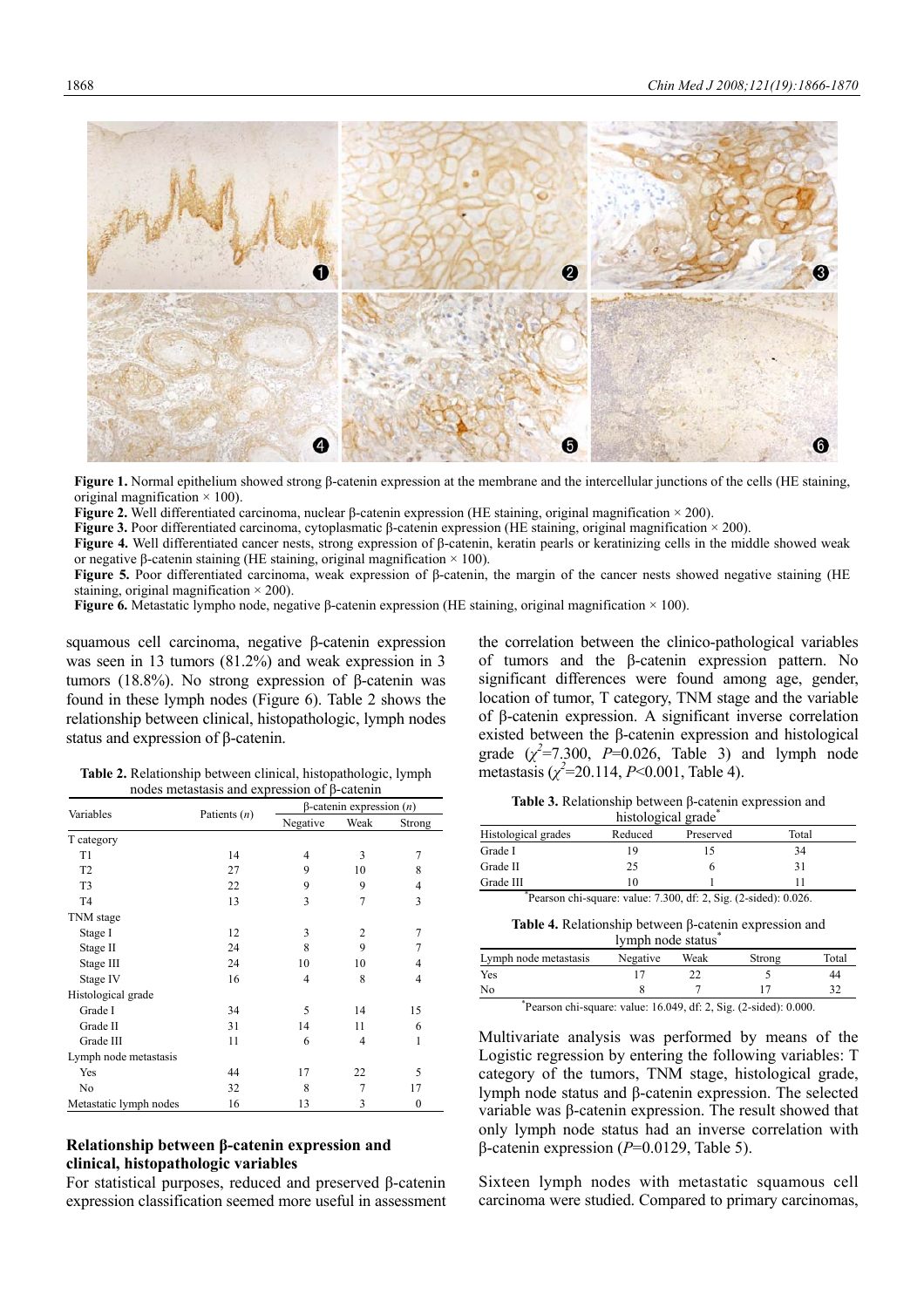**Table 5.** Multivariate Logistic regression (dependent variable:

| reduced, preserved $\beta$ -catenin expression) |                                              |        |        |  |        |        |        |
|-------------------------------------------------|----------------------------------------------|--------|--------|--|--------|--------|--------|
| Variables                                       | SE<br>Wald<br>df<br>в<br>Exp(B)<br>Sig.<br>R |        |        |  |        |        |        |
| T                                               | 1 0 7 9 5                                    | 0.6755 | 2.5544 |  | 0.1100 | 0.0771 | 2.9433 |
| S                                               | $-0.9124$                                    | 0.6936 | 1 7306 |  | 0.1883 | 0.0000 | 0.4015 |
| G                                               | 0.849                                        | 0.5022 | 2.8632 |  | 0.0906 | 0.0962 | 2.3390 |
| L                                               | $-17817$                                     | 0.7162 | 6.1893 |  | 0.0129 | 0.2120 | 0.1684 |

there was negative expression of β-catenin in 13 metastatic lymph nodes out of 16 cases. Three lymph nodes revealed weak expression and no sample showed strong staining pattern. The frequency of β-catenin loss in metastatic lymph nodes versus primary carcinomas was statistically significant ( $\chi^2$  =13.545, *P*=0.001, Table 6).

**Table 6.** The frequency of β-catenin loss in lymph node metastases versus primary carcinomas<sup>\*</sup>

| Lesion                 | Negative | Weak | Strong | Total |
|------------------------|----------|------|--------|-------|
| Primary carcinomas     |          | 29   |        |       |
| Metastatic lymph nodes |          |      |        |       |
| Total                  |          |      |        |       |

\* Pearson chi-square: value: 13.545, df: 2, Sig. (2-sided): 0.001.

#### **DISCUSSION**

The aim of this study was to investigate the expression pattern of β-catenin in primary oral squamous cell carcinoma and examine the relationship between β-catenin expression and clinicopathologic variables. We studied the location, T status, TNM stage, histologic grade, lymph node status, β-catenin expression of tumors in 76 cases.

The expression of E-cadherin and β-catenin has been examined in several human carcinomas, including oesophagus, stomach, colon and breast. In these carcinomas, β-catenin expression was often reduced compared with normal epithelium.<sup>8</sup> It was reported that 88% of head and neck squamous cell carcinomas showed reduced membranous β-catenin expression.<sup>9</sup> We observed 71% of tumors had reduced β-catenin expression in our 76 cases. The difference may be due to the semi-quantitative of immunohistochemical analysis, the specific antibody used, techniques in tissue procurement.

The clinical significance of β-catenin expression in oral cancer is controversial. Several investigators have reported that reduced expression of β-catenin has correlated with poorly differentiated tumors, advanced stage, and poor survival.<sup>10</sup> Decreased expression of β-catenin was found to be significantly correlated with lymph node status of the patients by some studies $11,12$  and not by others.<sup>13,14</sup> We studied the relationship between β-catenin expression and clinicopathological variables.

The important finding is that the β-catenin expression has an inverse correlation with lymph node metastasis (*P*  <0.0001) and histological grade (*P*=0.026). In multivariate regression analysis revealed that only lymph node status was correlated with reduced β-catenin expression  $(P=0.0129)$ . Bánkfalvi et al<sup>15</sup> also pointed out that

decreased β-catenin expression was a predictive marker for lymph node metastases. Their results are in line with our present study. As lymph node metastasis is one of the most important prognostic factors in squamous cell carcinoma, it is not very surprising that we find a significant prognostic value for β-catenin expression in squamous cell carcinoma.

β-catenin plays an important role in the interactions between cadherins and other transmemberane receptor proteins and regulated cellular differentiation and proliferation. Reduced and absent expression of β-catenin in tumors results in cell proliferation, migration, and invasion, and is associated with poor prognosis.<sup>10,16,17</sup> Jawhari et al $^{18}$  reported that reduced expression of catenin might be a useful prognostic marker, independent of tumor type, grade or stage.

The results from this study indicate that reduced β-catenin protein in oral squamous cell carcinoma may disrupt stability and integrity of the E-cadherin/catenin complex and disturb cellular adheren junctions, resulting in the dissociation of the tumor cells from primary sites, thereby allowing metastases. The other main characteristic of malignant tumors is invasive growth. Down regulation of β-catenin expression is associated with increased invasiveness.<sup>19,20</sup> This viewpoint is supported by our study. A low histological grade has an inverse correlation with β-catenin expression of tumors, although the correlation was of negative significance in the multivariate analysis. In sixteen studied metastatic lymph nodes, the frequency of β-catenin loss in lymph node metastases is higher than that of primary carcinomas (*P*=0.001). The reduced β-catenin expression was often found in the margin of the tumor nests, in which it is believed the tumor cells are more invasive.

β-catenin is a multifunctional protein involved in two apparently independent processes: cell-cell adhesion and signal transduction. In addition to its role in regulating E-cadherin-mediated cell adhesion, β-catenin is a transcription cofactor in the wingless (Wnt) signaling pathway and a target of the adenomatosus polyposis coil (APC) gene product, which is implicated in the initiation of different human cancers.<sup>13,21</sup> Disruption of these two β-catenin pathways could be important in tumor development and progression. APC gene mutations lead to the accumulation of cytoplasmic and nuclear β-catenin. Deregulated expression of β-catenin, which may result from APC defects, activating mutations in the β-catenin gene itself or other alterations in the Wnt pathway, has been implicated as an important step in carcinogenesis.<sup>22</sup> Pirinen et al<sup>23</sup> reported that nuclear staining of β-catenin was found in 16 (7%) cases in his study and indicated that a reduction in the nuclear expression of β-catenin is a sign of more aggressive tumor behavior. Pukkila et al<sup>24</sup> studied 161 patients with primary oropharyngeal and hypopharyngeal squamous cell carcinoma. Nuclear β-catenin expression was positive in 23% of the tumors. In